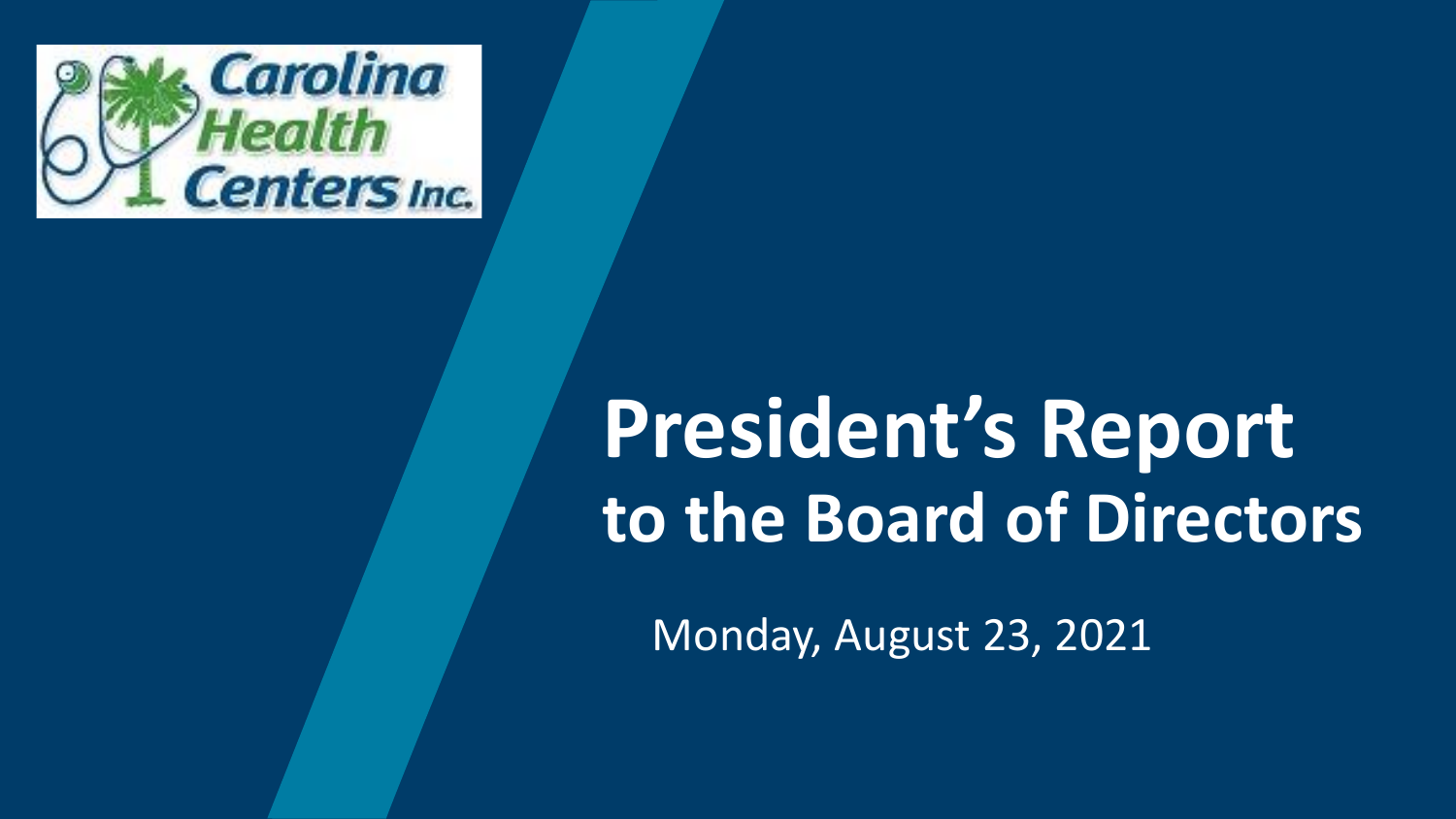- Funding:
	- \$1 trillion Bipartisan Infrastructure Bill passed no health center related provisions
	- Proposed second infrastructure package would make investments in health care, education, and child care.
	- Budget reconciliation includes \$148 million increase for health centers for total of \$1.8 billion – but likely to have a continuing resolution (CR) at current funding levels.
- COVID 19 Response:
	- United States HHS Secretary Xavier Becerra announced vaccination against COVID-19 as an employee health requirement for all "front facing" HHS personnel.
- 340B Drug Pricing Program:
	- PROTECT 340B Bill prohibiting discriminatory reimbursement of 340B pharmacies - gaining support, but still no co-signers from SC.
	- Developing mitigation strategy at the national level in case the "pay for" legislation for the infrastructure bill includes previously proposed provisions that shift 340B savings to the state.
- Other:
	- The HEALTH Act proposed pay parity for audio only telehealth encounters.

# **Advocacy & Health Policy** National Focus **[www.hcadvocacy.org](http://www.hcadvocacy.org/)**

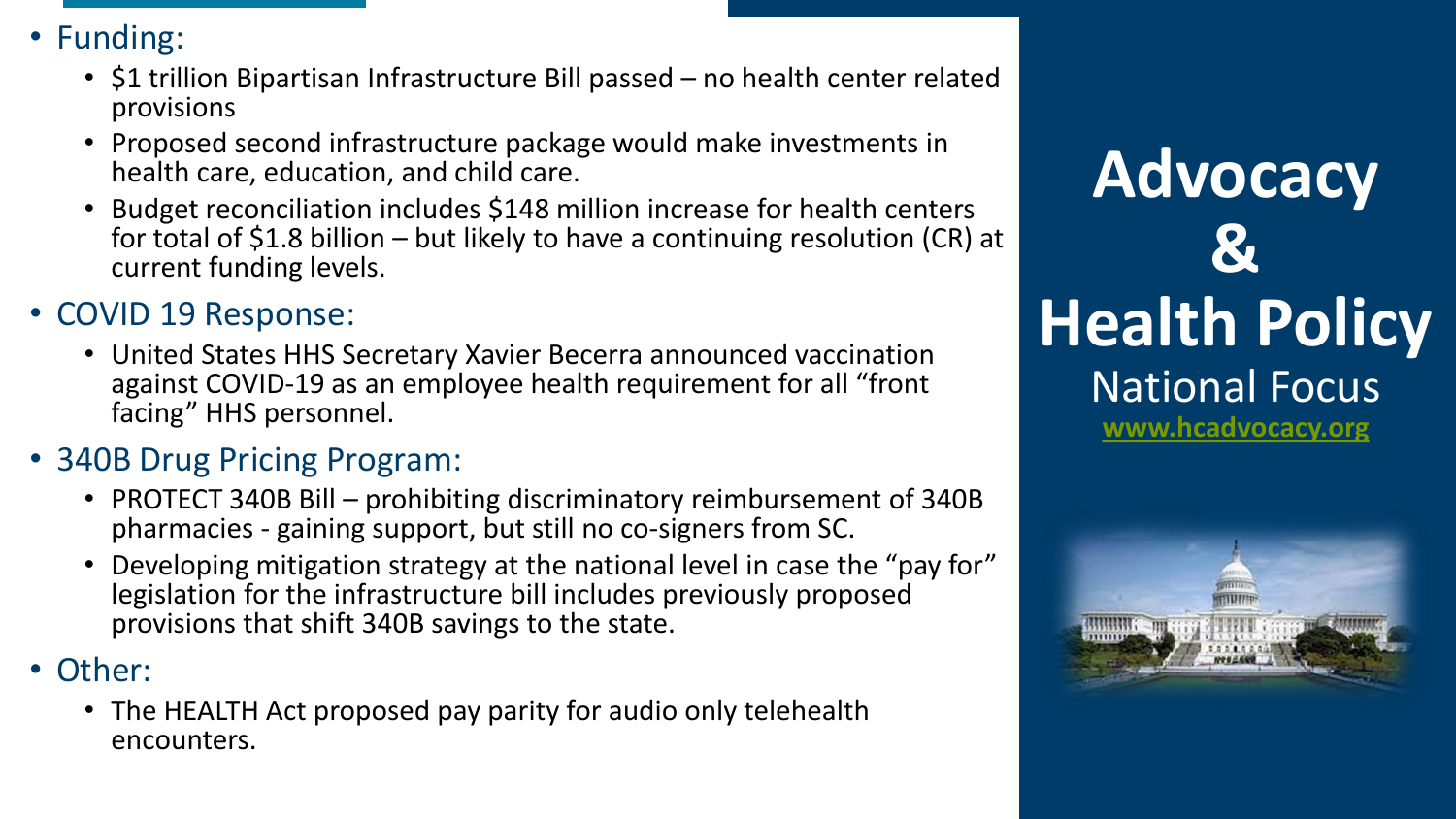### • State activity:

- General Assembly will take up allocation of COVID funding during brief September Sine Die session.
	- Potential for a state grant program for entities providing wrap around support services such as outreach and education.
- Major portion of the allocation discussion will not take place until regular session convenes in January.
- Escalating controversy around prohibition on mask mandates and COVID vaccine requirements:
	- S.177 passed in the Senate allows health care providers to require vaccination – not likely to be negated by any House action.
	- On August 17<sup>th</sup> SC Supreme Court ruled in favor of USC clearing the way for educational institutions to implement mask mandates.
- SC DHEC Upstate CARES Panel:
	- Attention shifted to collaboration on health care organization policies regarding vaccination against COVID-19 as an employee health requirement and condition of employment.

# **Advocacy & Health Policy** State Focus

### **[www.hcadvocacy.org](http://www.hcadvocacy.org/)**

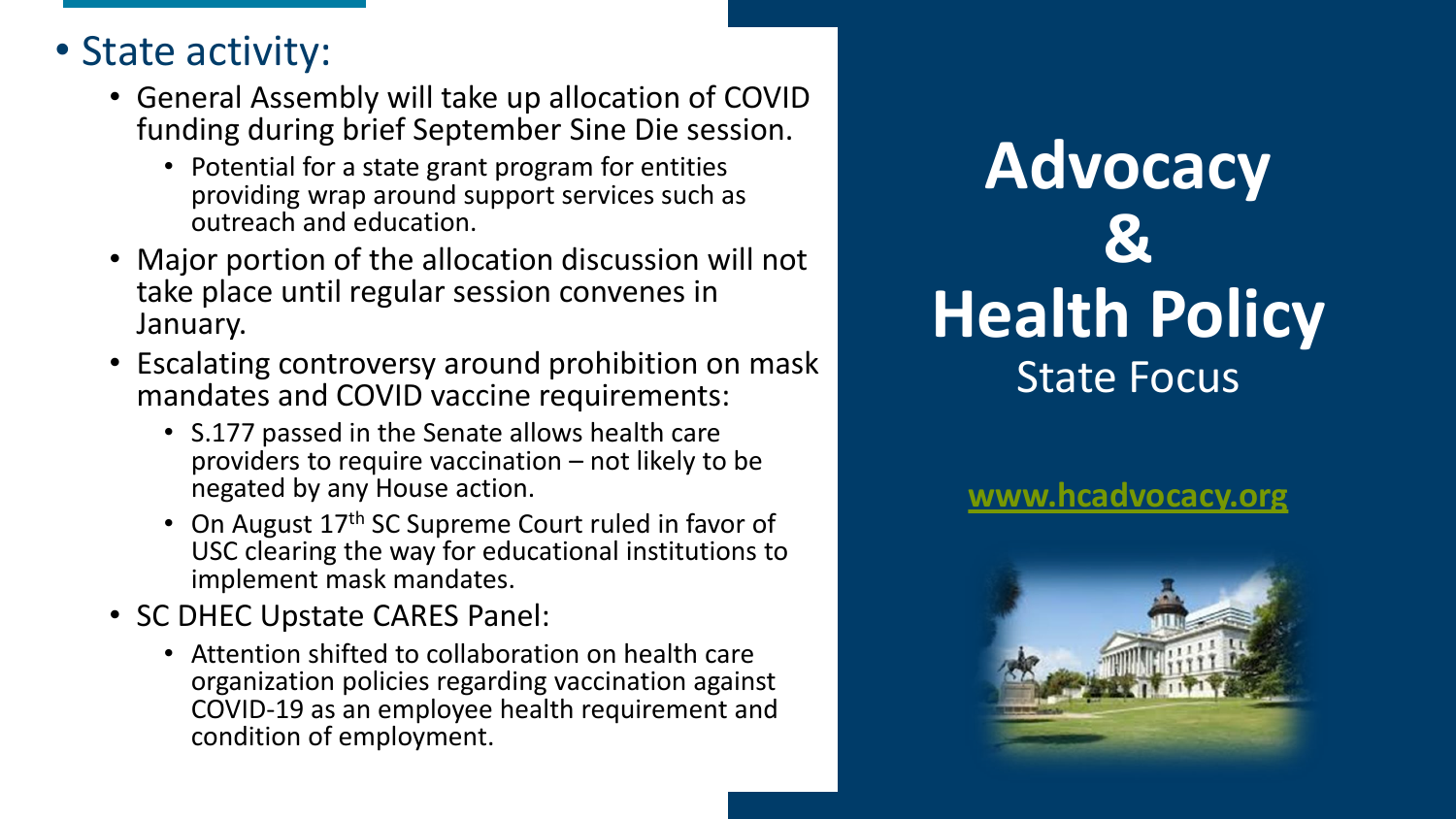- Leadership and Staff Development:
	- Leadership Team weekly briefings ongoing.
	- Dr. Dominic Mellette and Sue Veer have completed virtual component of UCLA/Johnson and Johnson Health Care Executive Program and are preparing for 1-week on campus capstone.
	- Annual leadership team evaluation:
		- All self assessment complete, 4 evaluations complete, 1 meeting pending.
		- Leadership Profile will be presented to Executive Committee in October.
	- NACHC Workforce Development Grant/Health Equity:
		- 4 initial learning sessions held with selected staff facilitated by outside consultant.
		- Developing next steps from list of proposed actions generated during these meetings.

### • Covid 19 Response:

- Primary focus for the month: implementing COVID-19 vaccination as a condition of employment:
	- Board action
	- Initial announcement, outline, and FAQs
	- Procedures for medical and religious exemptions
	- Procedures for weekly testing of unvaccinated
	- CEO taking lead in employee communication

**Strategic & Operational Updates**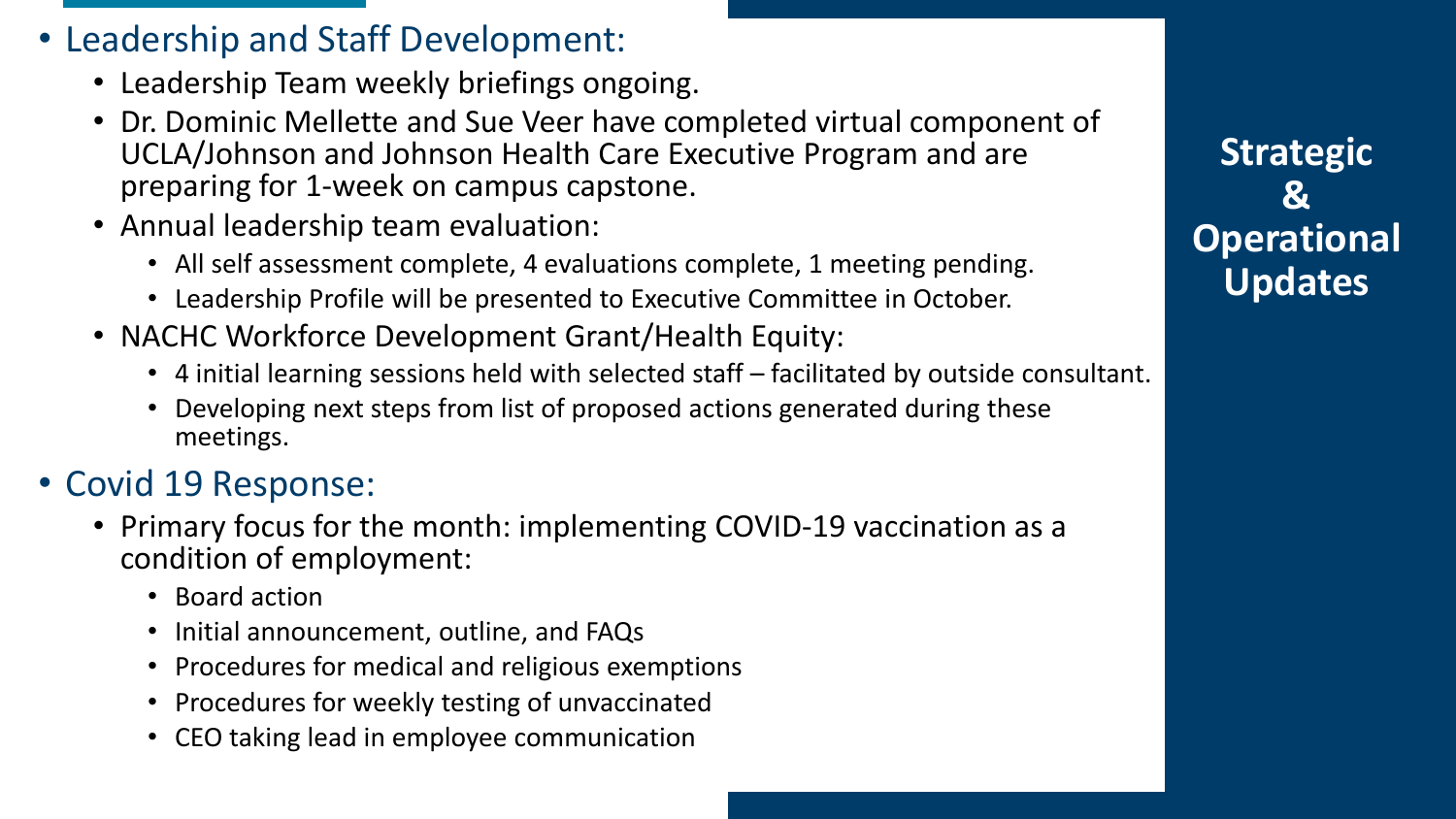- Administration Department:
	- Monthly department meeting.
- Clinical Departments:
	- Department of Pediatrics:
		- No specific action to report.
	- Department of Family Medicine:
		- Collaborated with CMO and Medical Director to develop pilot recruitment strategy paying educational stipend during 3rd year of residency for desirable candidates.
	- Department of Pharmacy:
		- On site following break in and burglary. Brooke Holloway identified to authorities an single point of contact to coordinate all investigative activities. Dr. Dominic Mellette taking lead on DEA, DHEC, and HRSA compliance requirements. .
	- Integrated Behavioral Health:
		- No specific action to report.
- Funding:
	- Nothing new to report.

**Strategic & Operational Updates**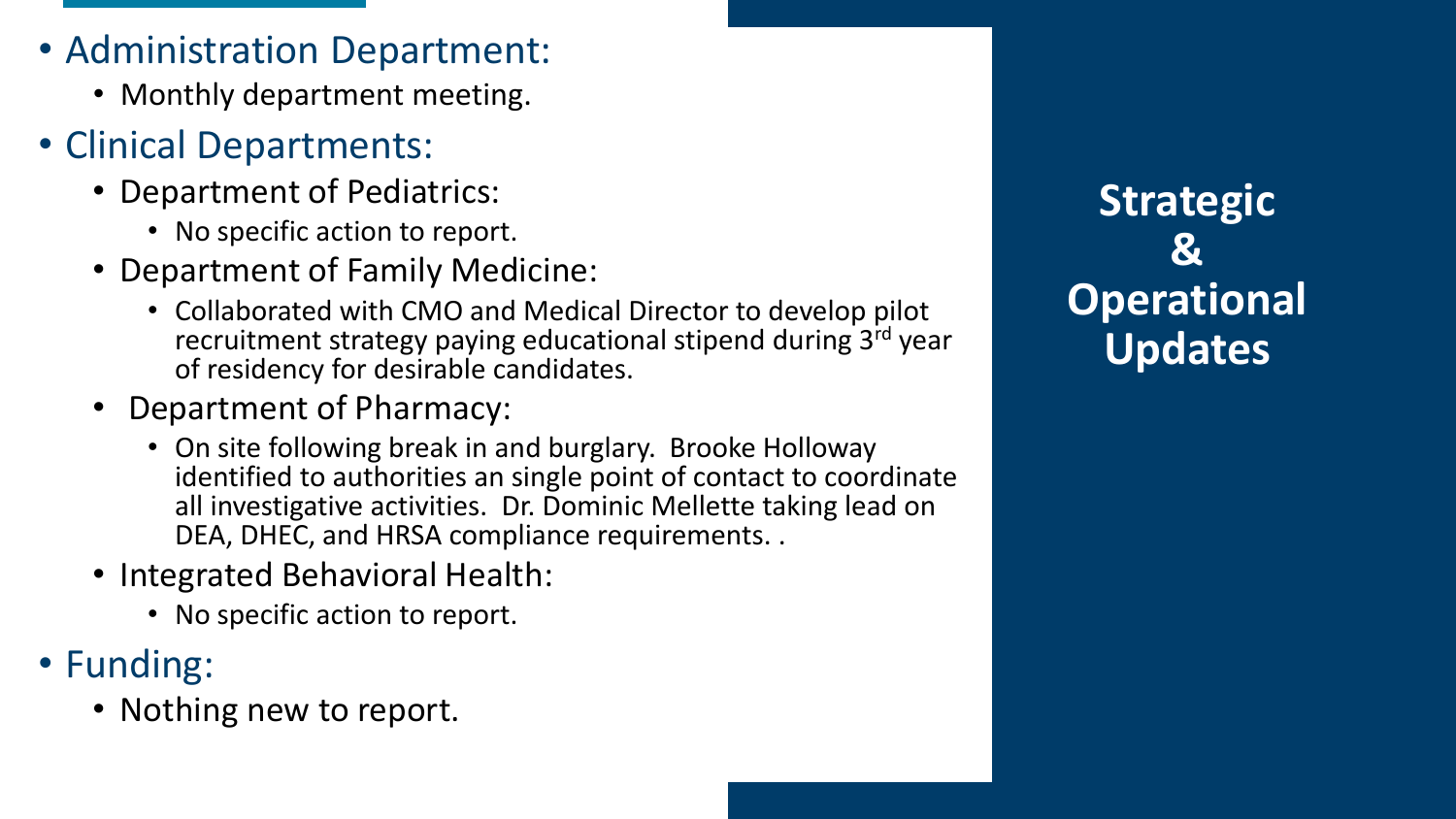### • Board Development activities:

- Preliminary discussion with potential candidate from CFFP – scheduling call with Development Committee.
	- This candidate was a no-show to interview.
	- Secured new recommendation from provider and have made initial outreach but no response as of this writing.

### Strategic Planning activities:

- This has been another major focus of my work during this reporting period.
- Participated in the Phase 2 Strategic Planning Session with Board.
- Outlined process for facilitation of the retreat with the leadership team.
- Compiled retreat material to be distributed to the Board.
- Over the 2 next weeks, I will be developing the retreat presentation materials.

**Board Development and Engagement**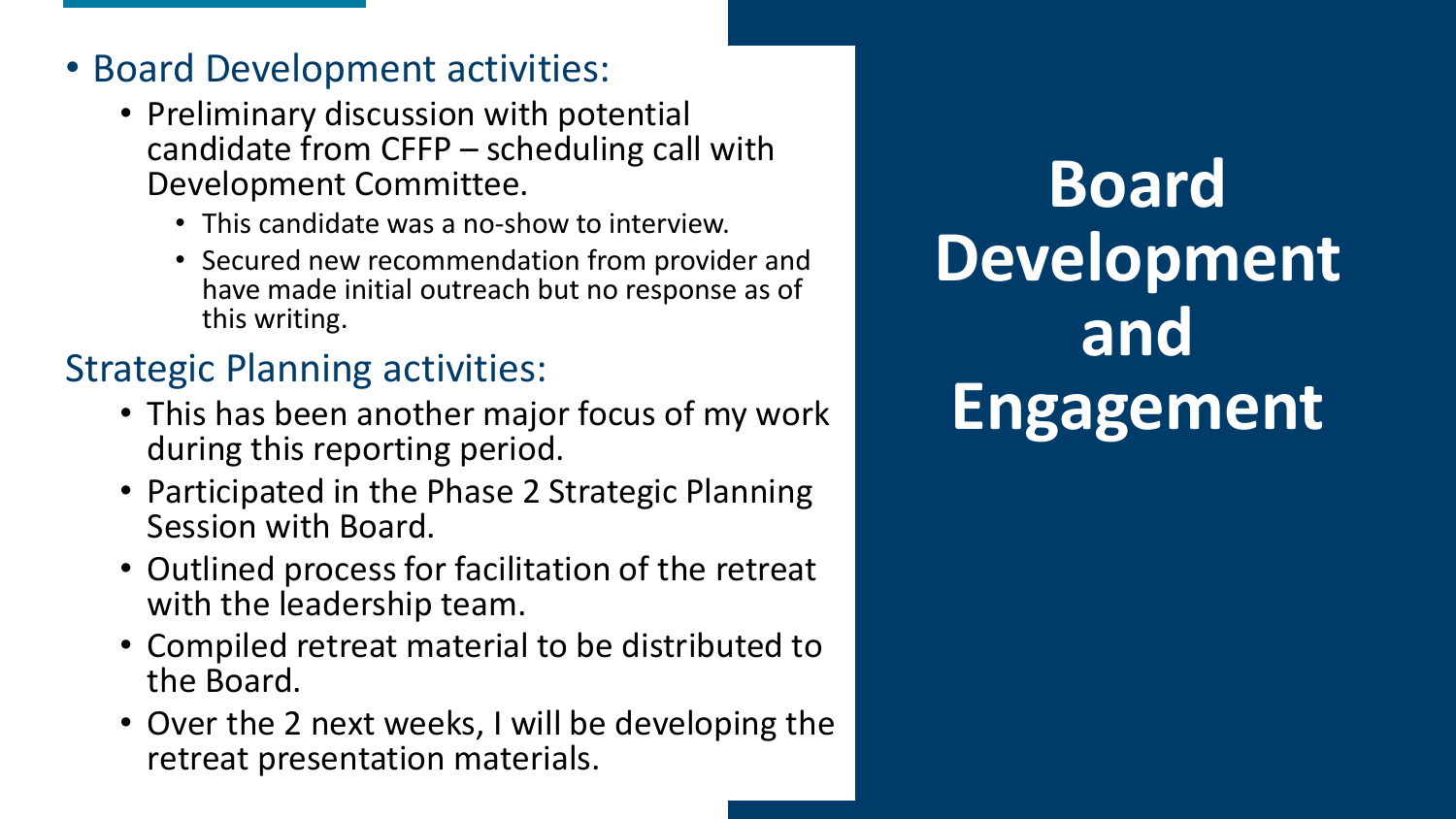• Participated in regular meetings of those partnerships and affiliations listed. Notable activities this reporting period include:

### • OCHIN:

- CEO Steering Committee held monthly.
- Also participating in monthly Progressive Leadership Lab.

### • SCPHCA:

• Monthly meetings of Legislative Committee, 330 Network, and Board of Directors.

### • CIMS:

- Monthly meetings of Managing Partners.
- Chair of Clinical and Care Coordination Committee which meets monthly, and in which CHC's Quality and Population Health team are active and well-respected participants.

### • Beckman Center for Mental Health Services:

• Now under the oversight of Director of Behavioral Health.

## **External Partnerships & Affiliations**

#### **Community Integrated Management Services (CIMS)**

- Managing Partner Parliamentarian
- Chair of the Clinical and Care Coordination Committee

#### South Carolina Primary Health Care Association (SCPHCA)

- Board Member
- Chair of Legislative Committee
	- Lead on 340B Task Force

#### National Association of Community Health Centers (NACHC)

- Board Member
- Member of Legislative, Health Policy , and Rural Health Committees
	- Chair of 340B/Pharmacy Access Work Group
		- Member of Task Force on Undoing Racism
- Member of the Oversight Team for Organizational Assessment

Beckman Center for Mental Health Services

OCHIN CEO Steering Committee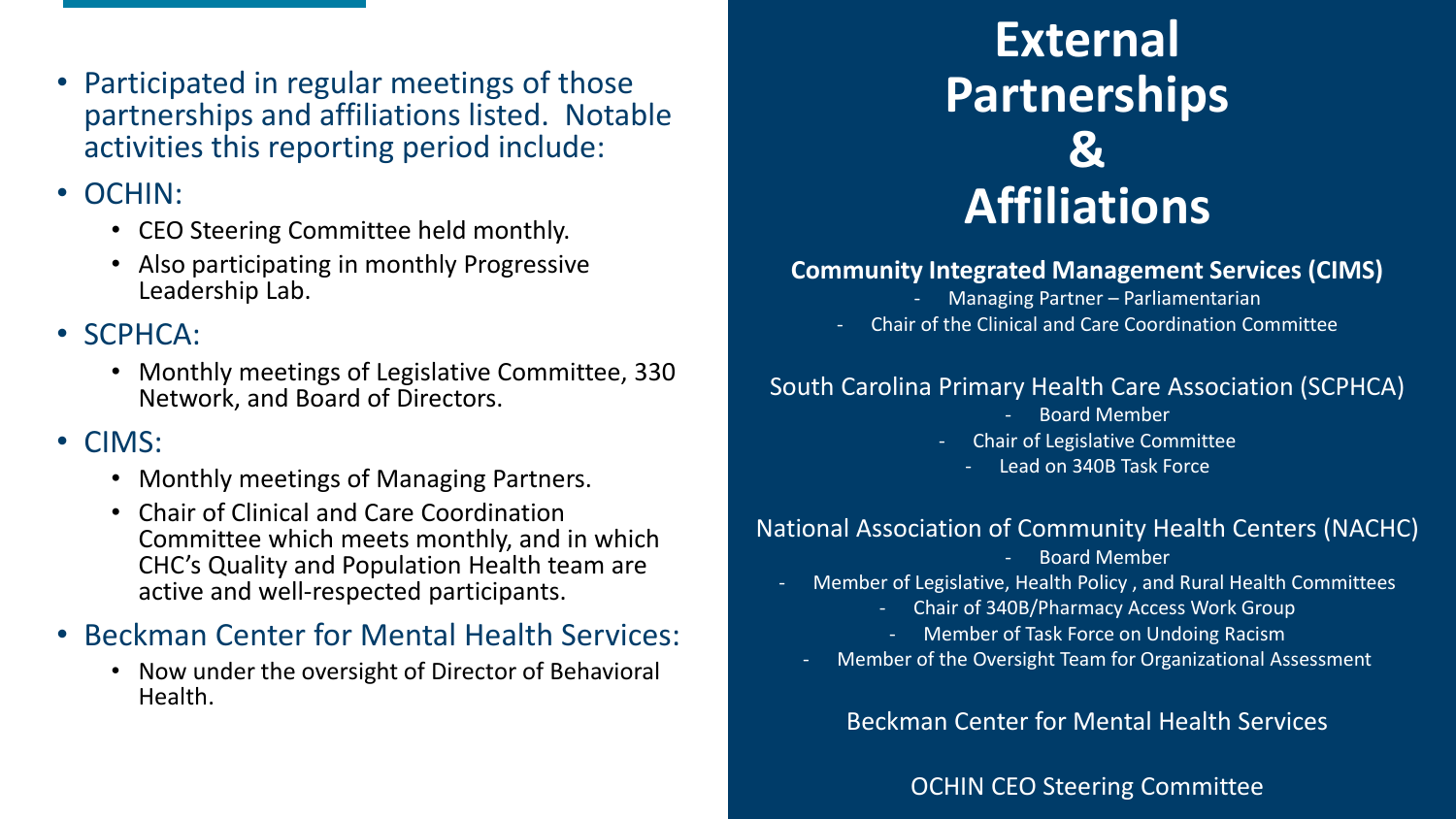### New potential external collaboration: **Greenwood Together**

- Greenwood economic and community development cooperative led by:
	- Chamber of Commerce
	- City of Greenwood
	- Uptown Greenwood Development Corporation
- Corporate participation from academia, civic organizations, tourism and hospitality sector, manufacturing, utility providers, science and technology based industries, and of course … health care.
- Sue Veer participating on Health Care Workforce Development Committee.
- Invited to join CEO Steering Committee.

# **External Partnerships & Affiliations**

#### **Community Integrated Management Services (CIMS)**

- Managing Partner Parliamentarian
- Chair of the Clinical and Care Coordination Committee

#### South Carolina Primary Health Care Association (SCPHCA)

- Board Member
- Chair of Legislative Committee
	- Lead on 340B Task Force

#### National Association of Community Health Centers (NACHC)

- Board Member
- Member of Legislative, Health Policy , and Rural Health Committees
	- Chair of 340B/Pharmacy Access Work Group
		- Member of Task Force on Undoing Racism

Beckman Center for Mental Health Services

OCHIN CEO Steering Committee